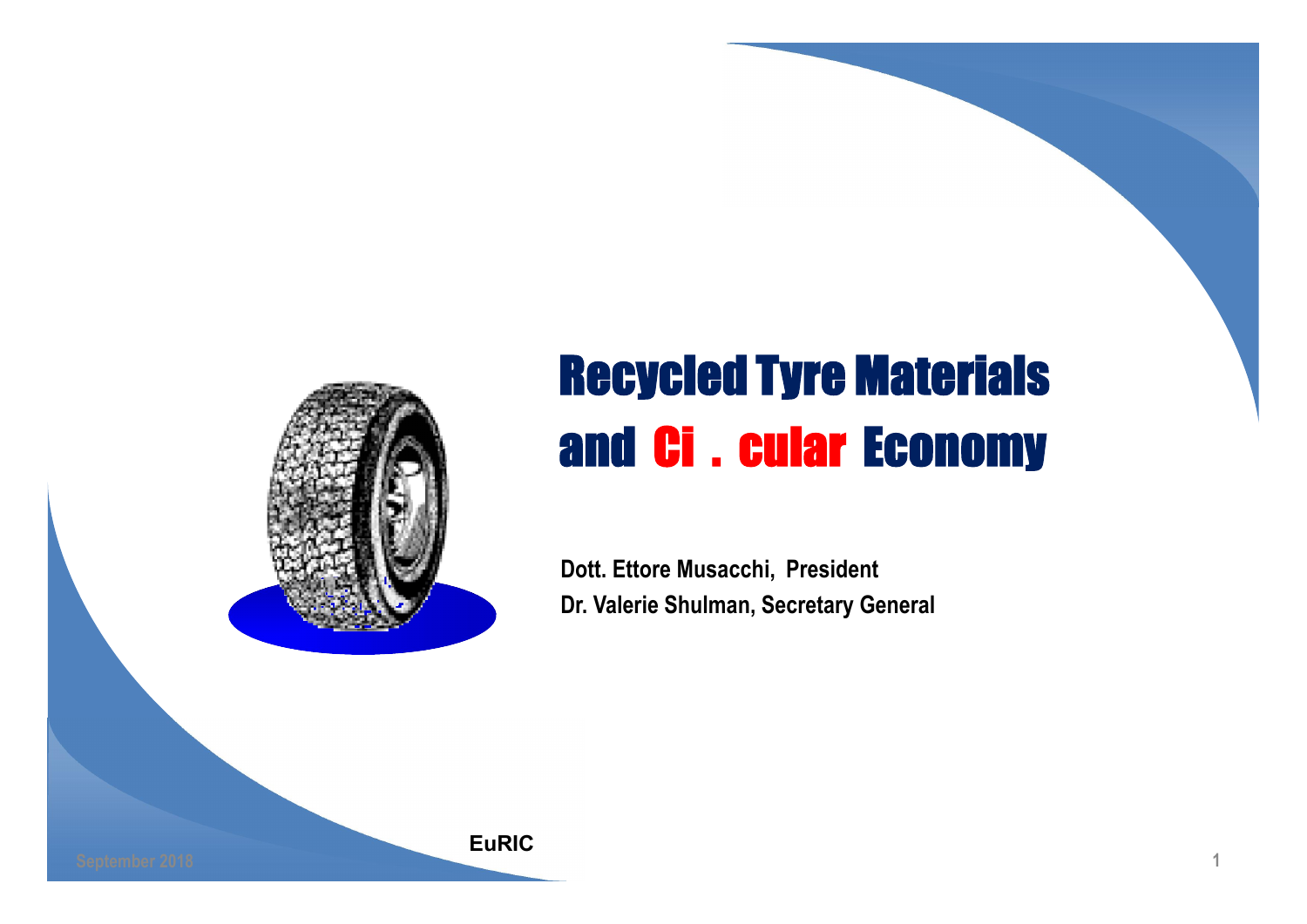## ETRA : European Tyre Recycling Association

- ETRA began activities in 1989 and was funded as an EU project in 1992
- **ETRA, the European Association, was founded in 1994**
- **ETRA is an independent, member-driven organisation devoted** exclusively to the material recycling of tyres
- $\cdot$  Its mission is to develop tyre recycling as an environmentally sound and commercially sustainable European industry
- $\cdot$  Its key objective is to develop and advance policies supporting the industry leading to the creation of new markets or expansion of existing ones

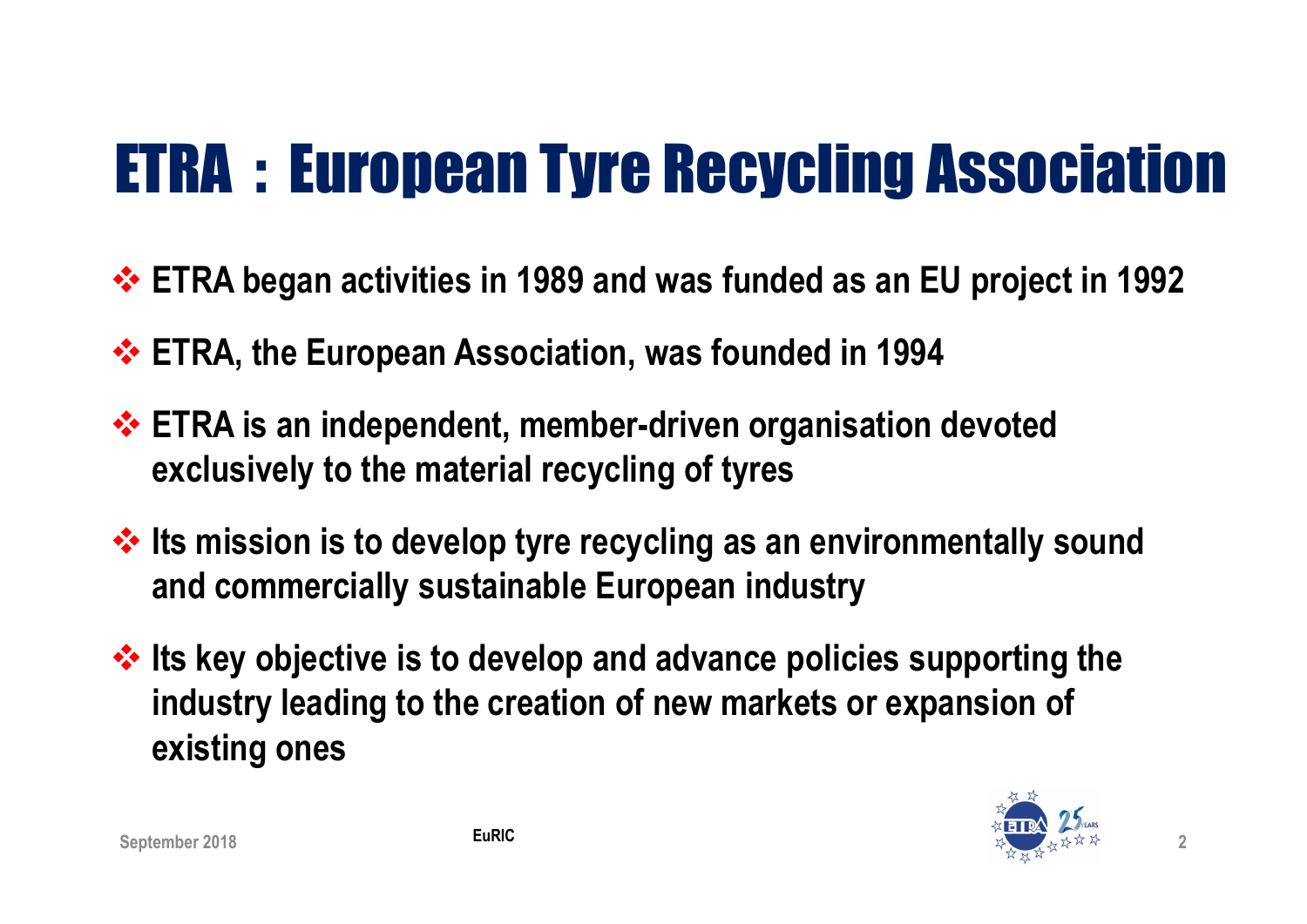## ETRA within the EU

- ◆ ETRA is one of over 600 European Associations 50 of which focus on one or more waste stream, today, ETRA focuses on 3
- One of the oldest European associations, ETRA is one of the smallest e.g., plastics =  $37,000,000$  tonnes p/y, tyres +3,200,000 tonnes p/y
- Until recently, 87% of ETRA members were SME or Micro companies, but that has begun to change
- **ETRA has become a voice of independent tyre recyclers and works with** other recycling organisations towards Circular Economy goals
- $\leftrightarrow$  To achieve these goals, ETRA works closely with 36 organisations

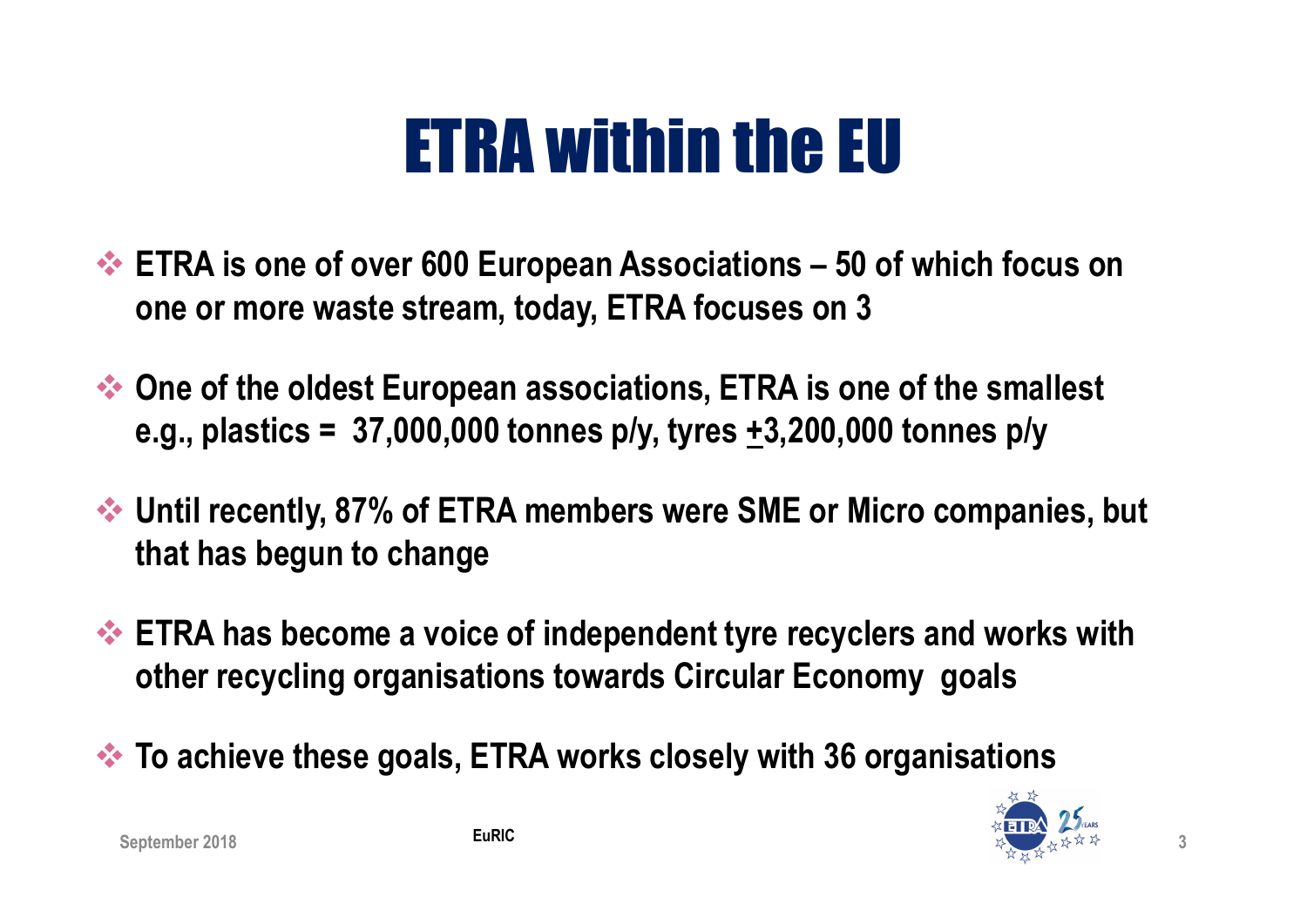## Patterns of valorisation

As here, there are four accepted means of valorisation :

- Retreading/regrooving : 6% declining rapidly – Reuse (and export) : 13% increasing rapidly – Material recycling : 38% stabilising and increasing – Energy recovery : 35% stabilising (3 pt fluctuation)
- Landfill : 9% stabilised
- $\leftrightarrow$  Recycling quantities have stabilised during the past 5 years although both the end-users and specific markets continue to change, offering many new options and opportunities

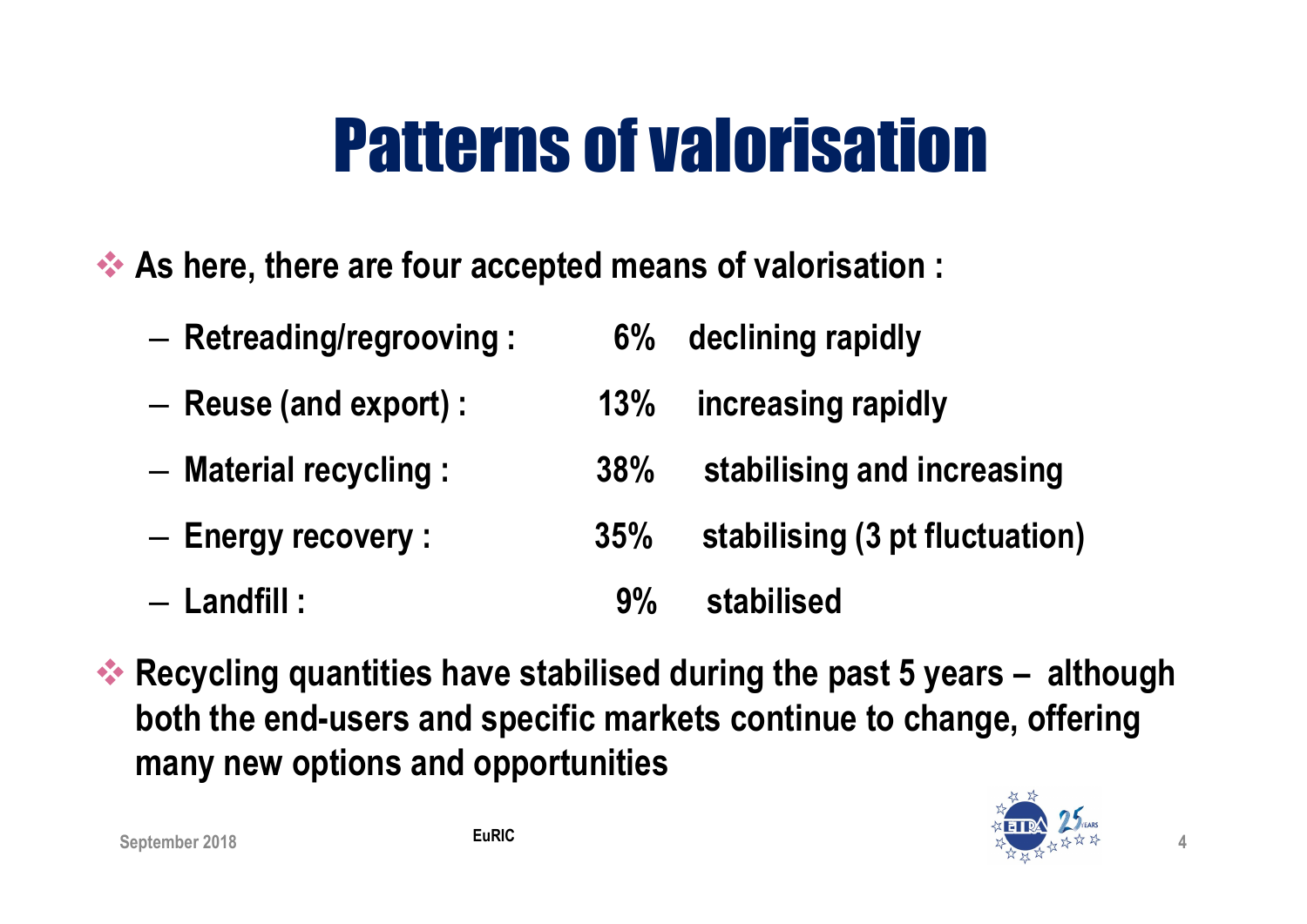## Valorisation Routes 1992 - 2017



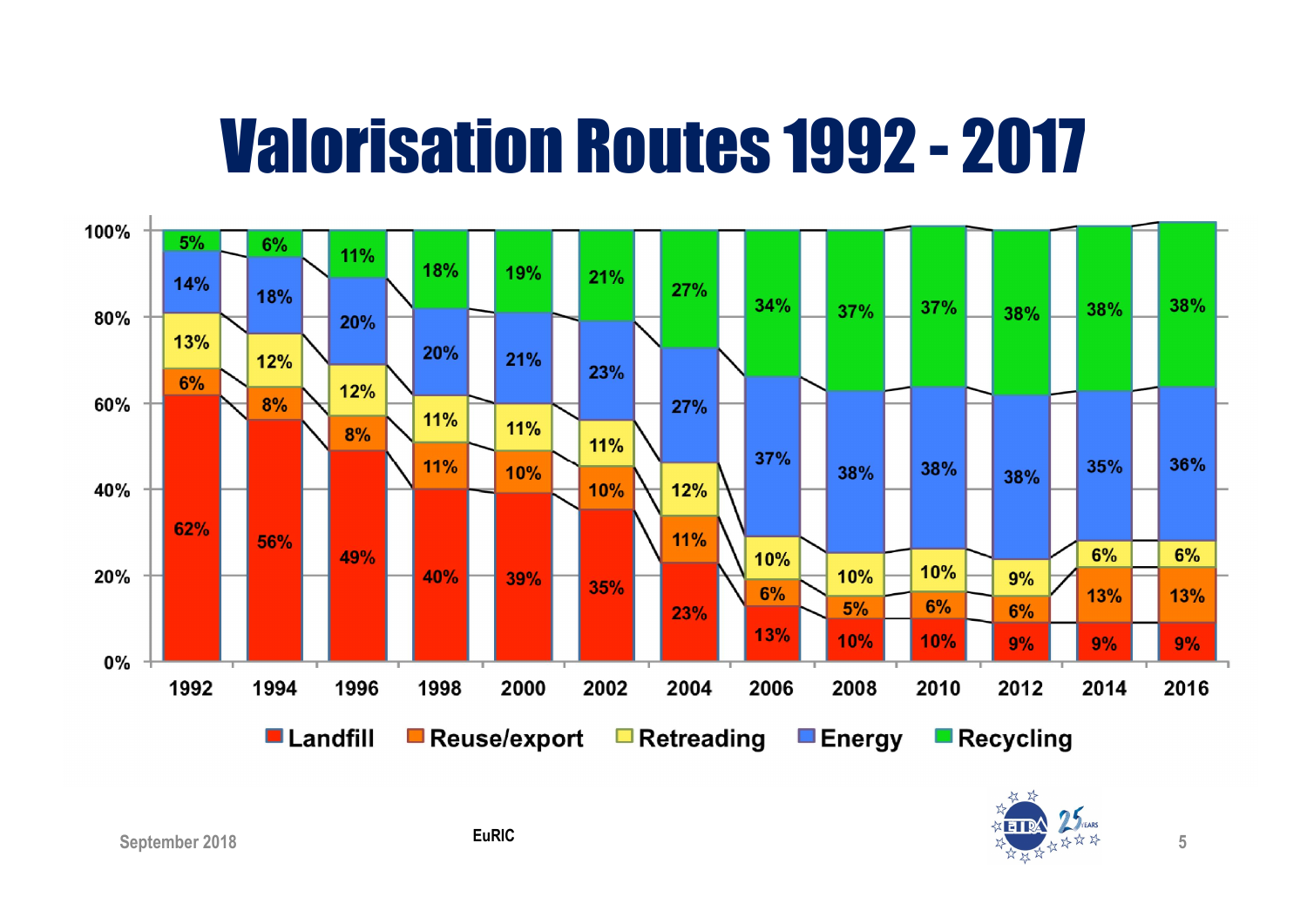## Recycled Tyre Materials (RTMs)

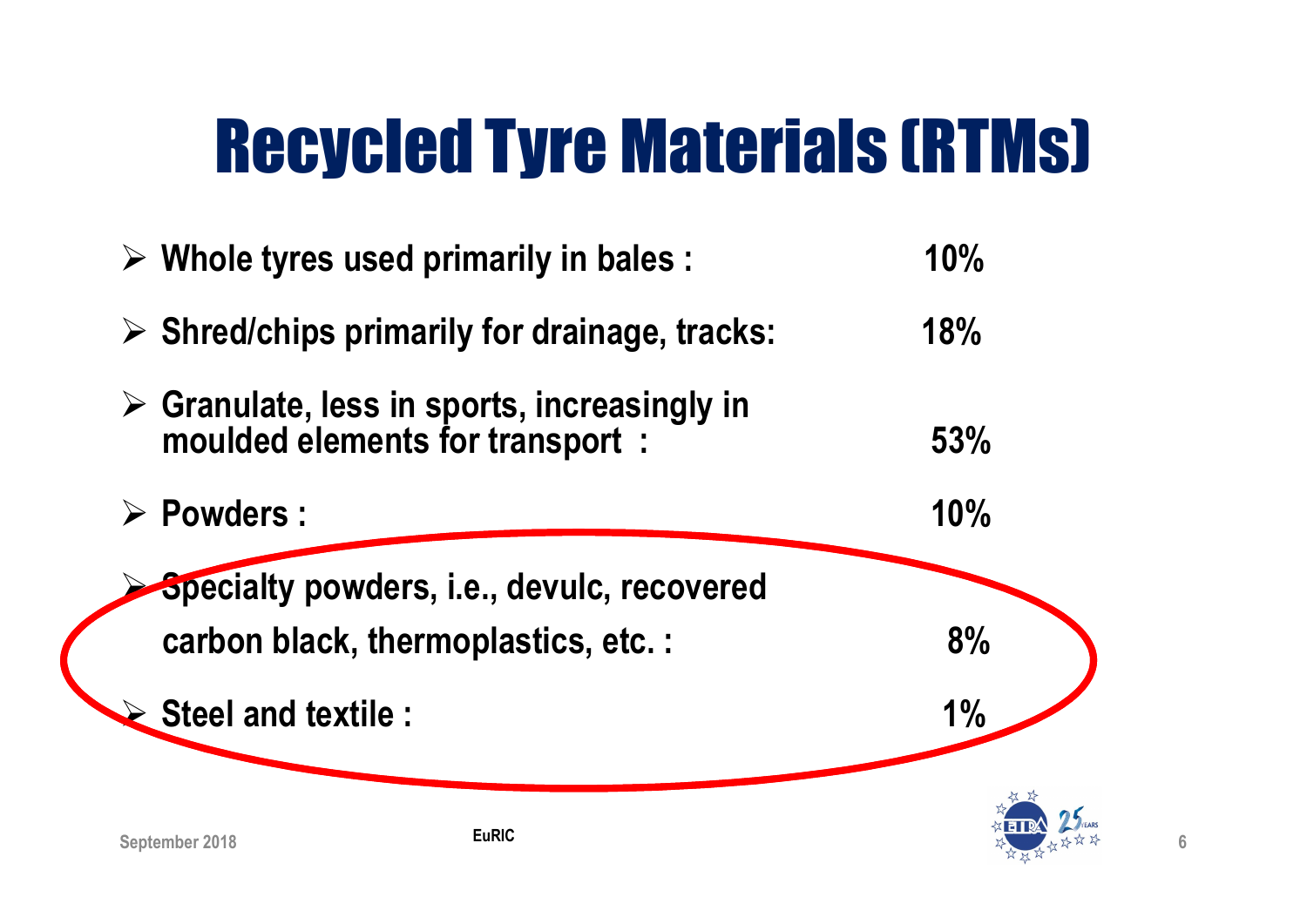#### Principal market sectors

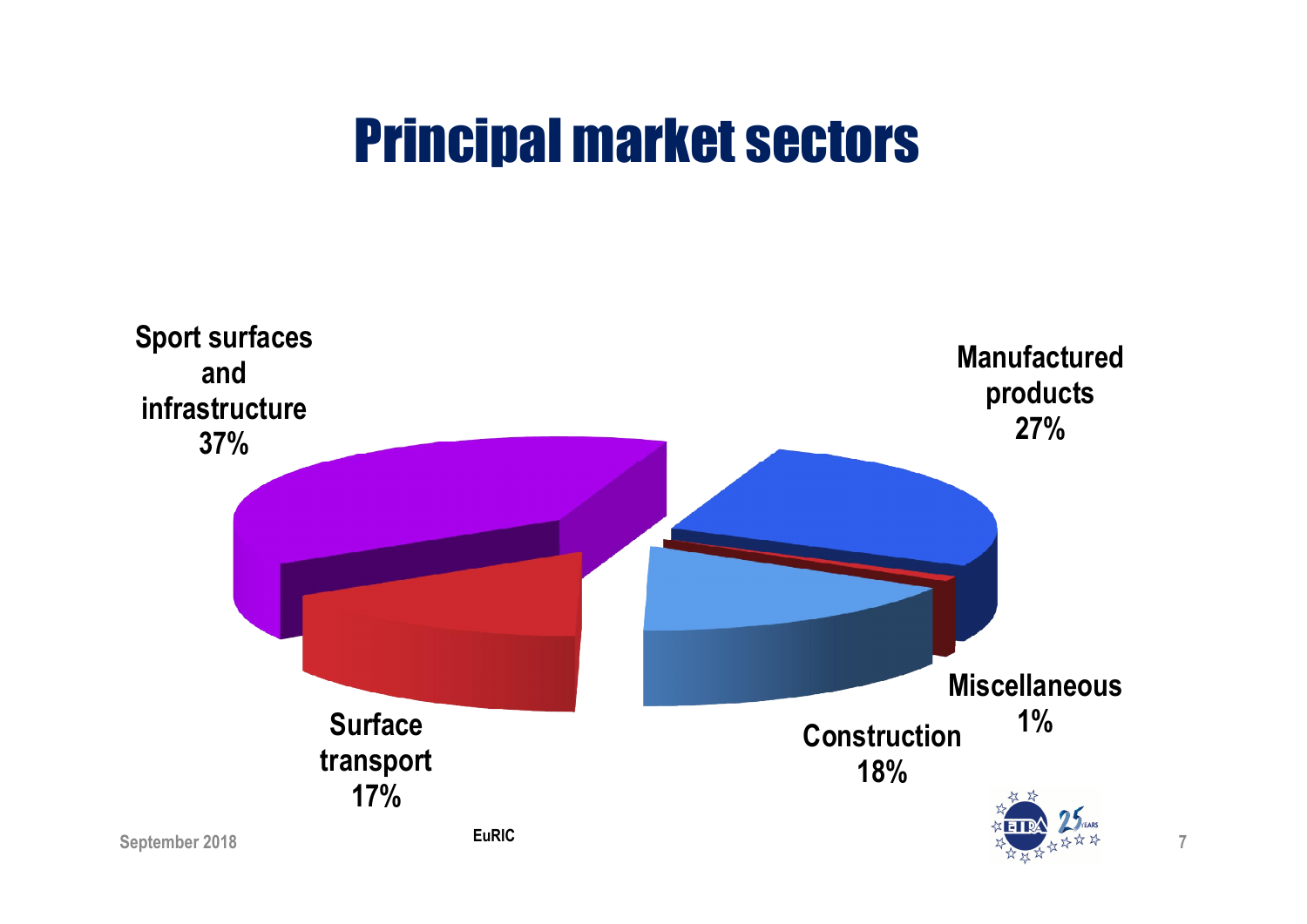# The Obstacles to Growth

- $\triangleright$  Tyre availability : Increasing quantities are collected, BUT vast amounts are being exported outside of the EU for burning
- $\triangleright$  Uncertainty about the content of the +30% of tyres imported from Asia
- $\triangleright$  Uncounted OTR tyres are stored at wharves, in mines, etc. and not included in the sourcing data
- $\triangleright$  Germany has proposed several bans on using RTMs in construction
- $\triangleright$  The ECHA potential constraints on the use of SBR in turf (talk more later)



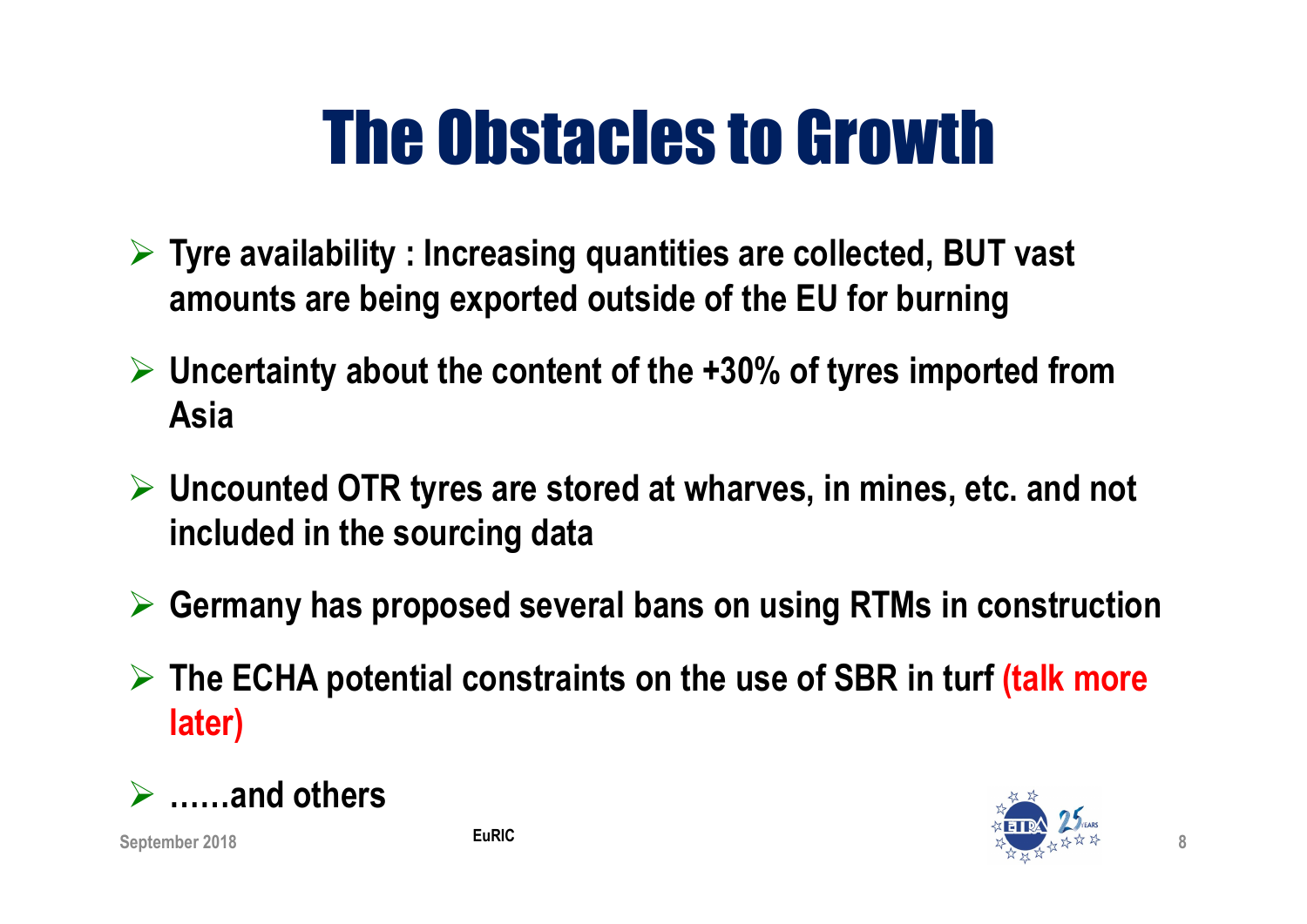#### About the title

You may have noticed that the title is written as CI . CULAR instead of CIRCULAR to underline that something is missing to implement the Circular Economy properly.

- Maybe it is the "R" for "Recycling"
- Maybe it is the "I" for "Innovation"
- Or perhaps the "L" for "Liabilities"

Despite the play on words, something is missing and some reflections could be useful.

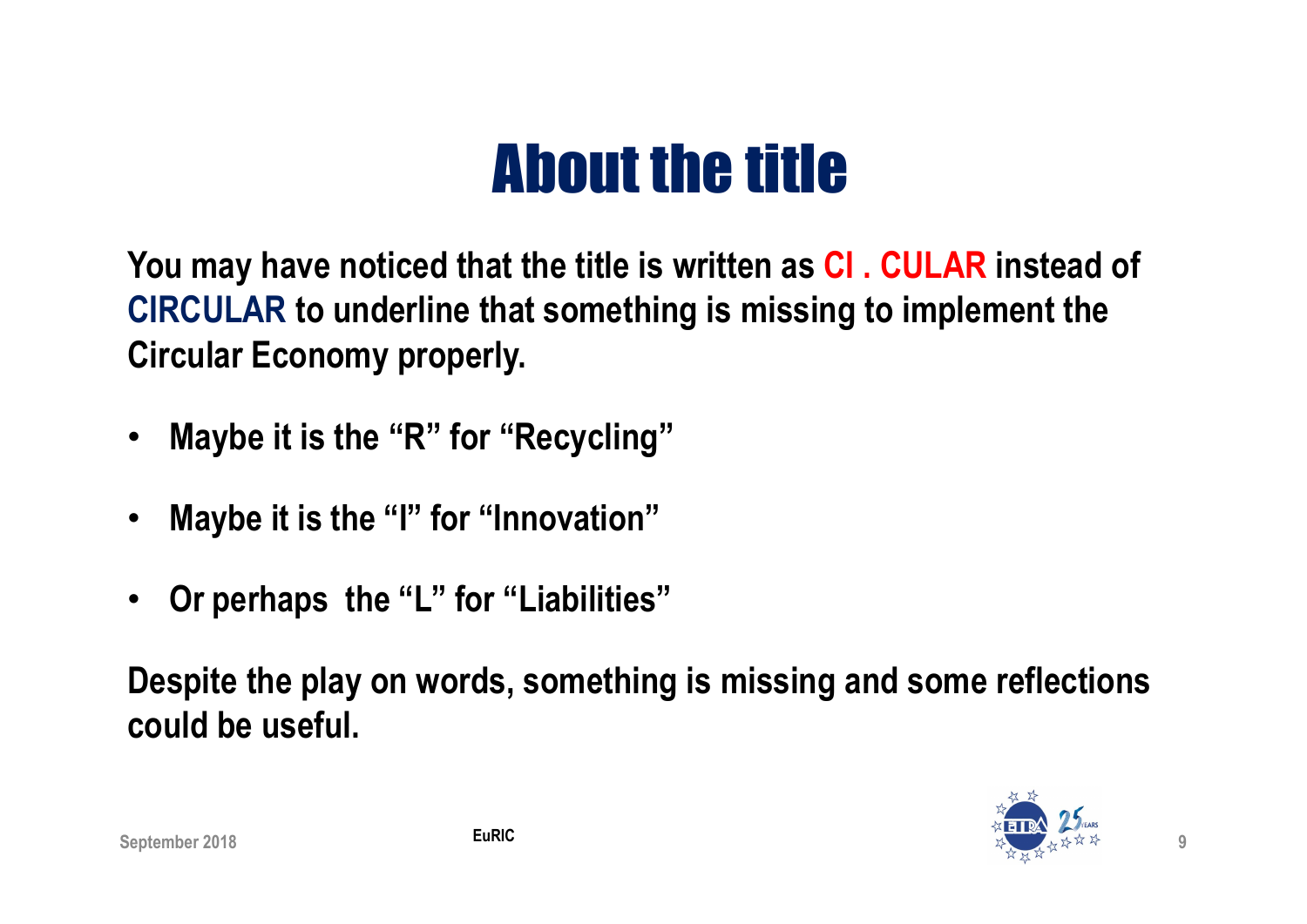# Circular Economy and Tyre Recycling

- $\mathbf{\hat{S}}$  The impact of the Circular Economy on tyre recycling is, at least theoretically, excellent.
- $\mathbf{\hat{P}}$  However, in practice, there is a lot to do and we are not sure to succeed.
- $\mathbf{\hat{P}}$  Through the years there have been a number of norms and policies that were designed to support recycling but did not work, or were not applied properly so that they could succeed.
- $\mathbf{\hat{P}}$  Future impacts will depend upon the actions that we will put into force to ensure that the package is implemented properly.
- $\mathbf{\hat{X}}$  At the moment there are important challenges to face

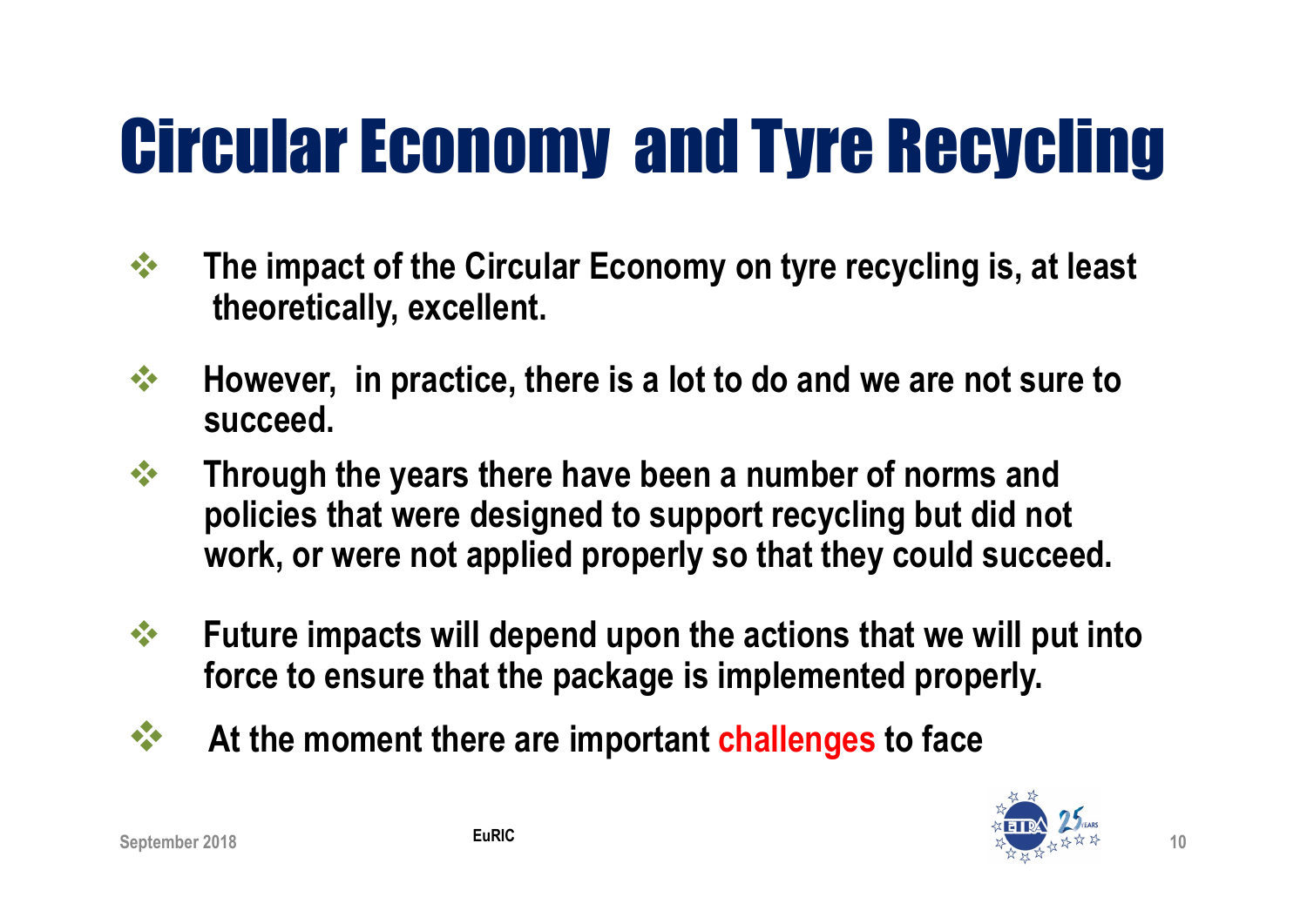

- ❖ Extended Producer Responsibility was designed to ensure the sustainable treatment of wastes by providing financial support to the process.
- $\div$  It was implemented by the creation of sectoral organisations to collect and manage waste streams with a financial contribution from consumers.
- However, the actual work of the collection, transport, allocation and treatment of the wastes are most often sub-contracted to other companies - (SMEs) who often do not benefit from a fair share of the eco-fees, that is not negotiable.
- Some EPR organisations appear to have a conflict of interest in regard to material recycling vs virgin materials and products.

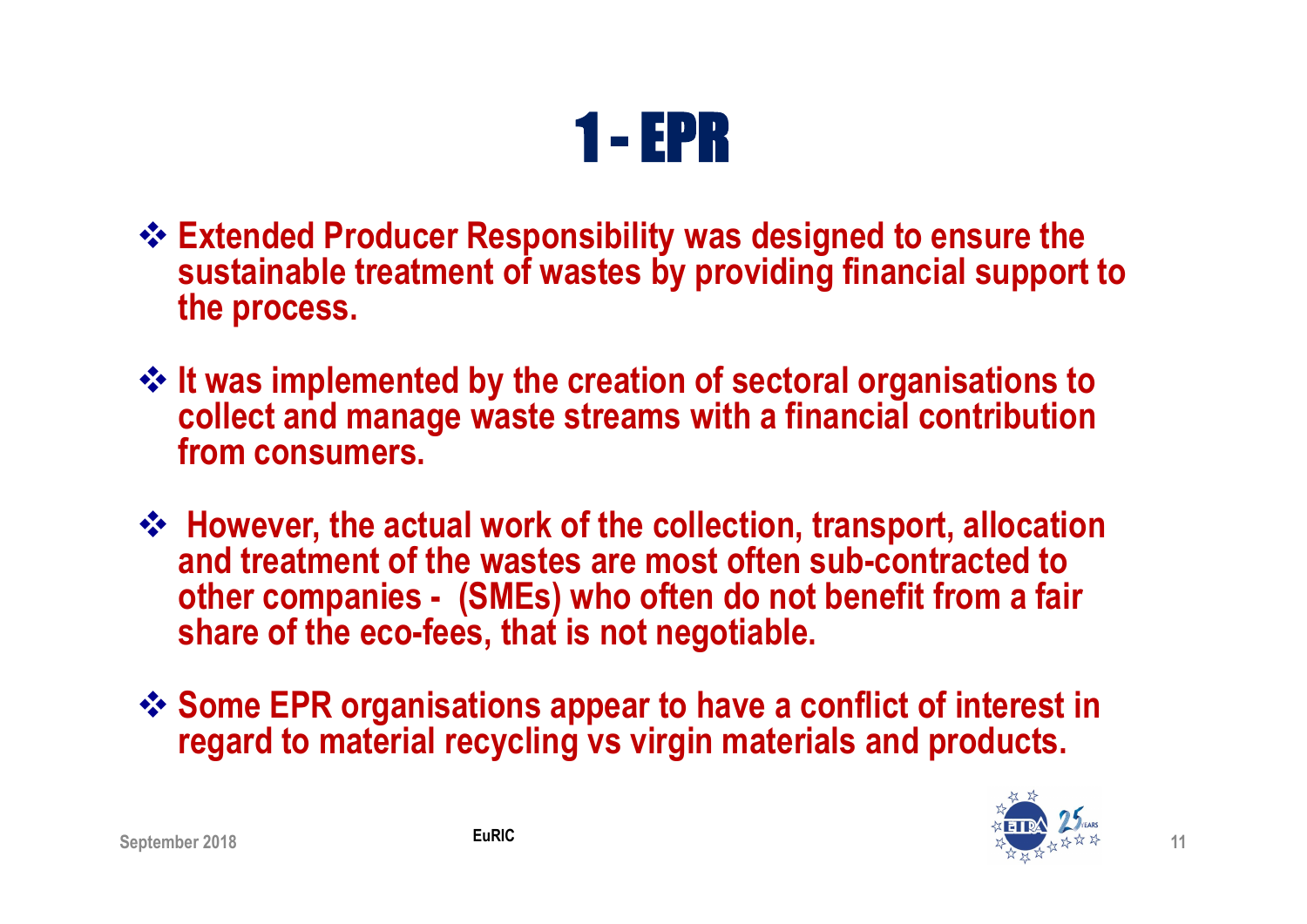## 2 – Green Public Procurement

- The rate of material recycling for tyres grew from 5% in 1992 to +38% in 2014 and holding, . . . . could continue to grow in future
- $\cdot$  In order to support a new spurt the status quo will have to change
- Until today there have not been sufficient economic, political or financial incentives to support a new spurt
- Material recycling for tyres is not supported by targets or parameters
- ❖ GPP is beginning to provide the necessary stimulus and motivation for a new RTM growth spurt through the COM(2011)896, the new Criteria for transport, GPP Product Groups, and the Parameters for Road design, construction, maintenance, etc.
- ☆ It seems a good beginning, but there have been others in the past. Will this be the right time?

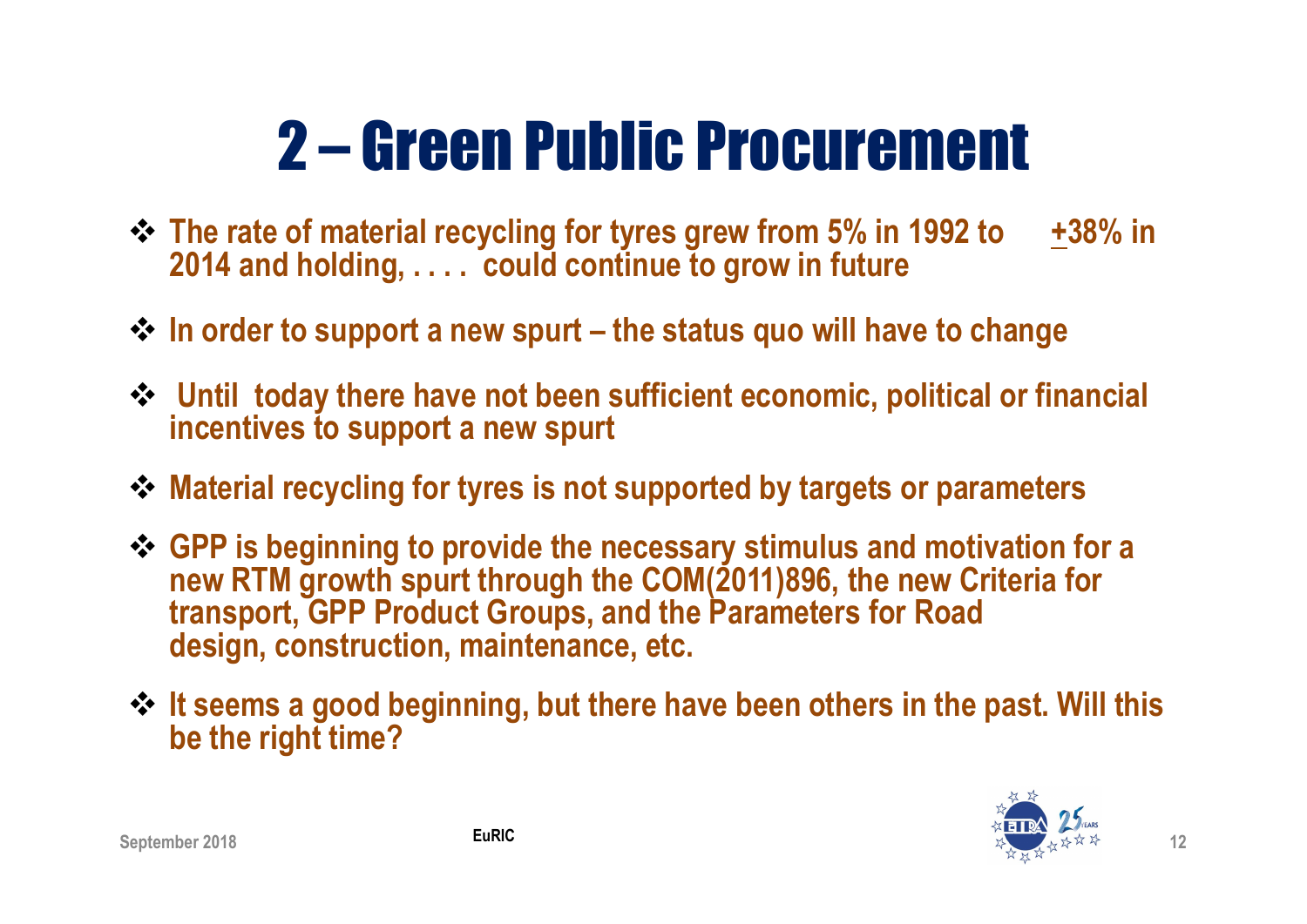## 3 - The Proximity Principle

- More and more post-consumer tyres are exported in bulk outside of the EU for uncontrolled incineration, reducing the opportunities for recycling growth
- $\triangle$  **Increasing quantities are being moved across Europe from one end to** the other, often for treatment - ignoring the proximity principle
- $\div$  **The consumer eco-fee is often used indiscriminately for these actions** instead of their intended use in support of developing more local material recycling and other treatment facilities
- $\div$  The Proximity Principle reduces CO<sup>2</sup> related to waste management while increasing local employment and product outputs – ignoring the proximity principle increases CO<sup>2</sup> and fuel consumption and reduces local recycling

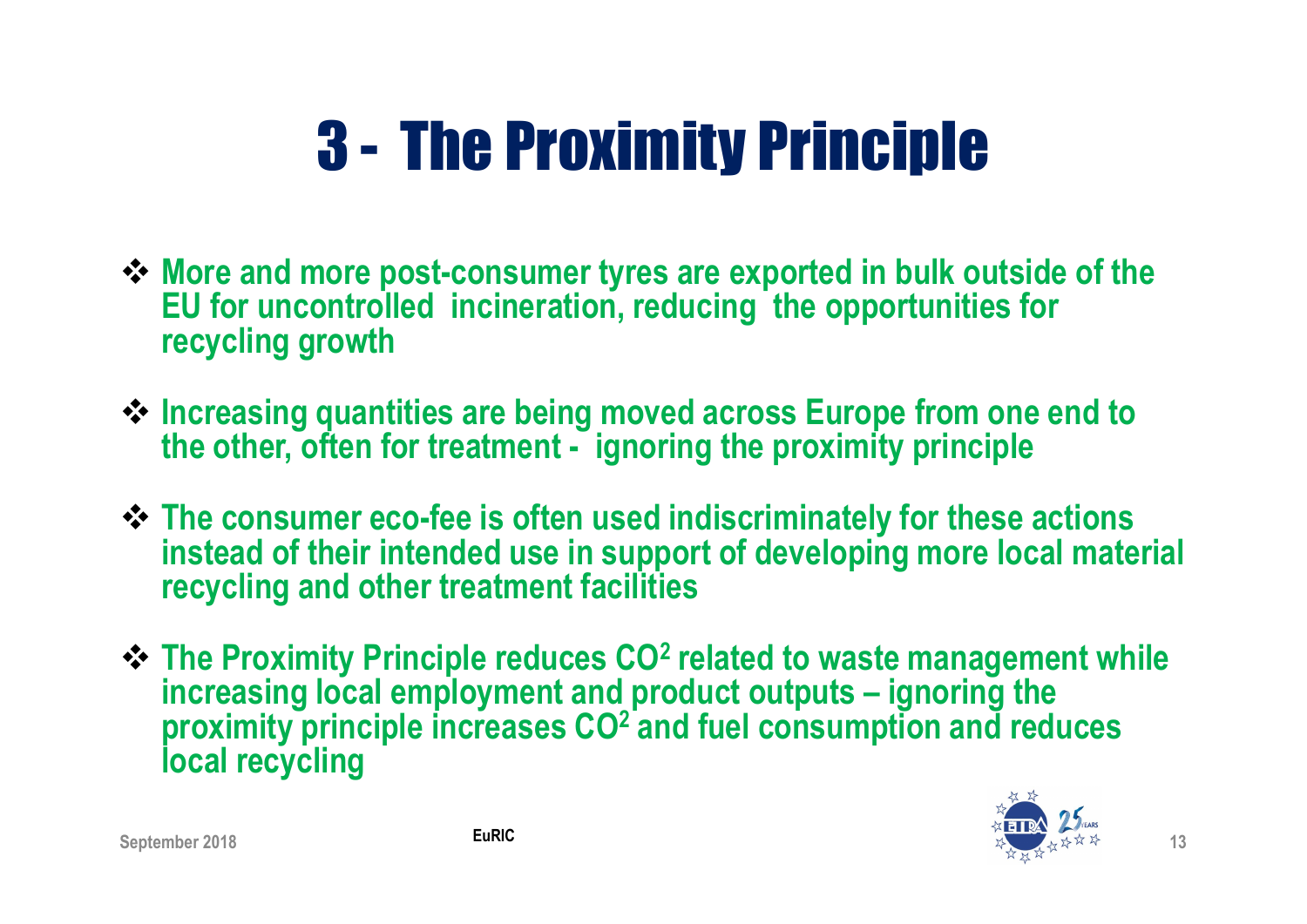#### 4 – Research and Development

- As noted earlier, until recently 87% of tyre recyclers were SMEs and micro companies – limiting their ability to support vast research
- The EU offers many funding opportunities with a variety of research programmes and projects – which are the primary source of funds for the evolution of innovative materials, products and applications
- Governments and their agencies, universities, research facilities and the marketplace – including equipment manufacturers have, have joined in our projects and remain active when they are completed
- But we could reduce reliance on the Commission if even 10% of the financial contribution from eco-fees were allocated to R&D .

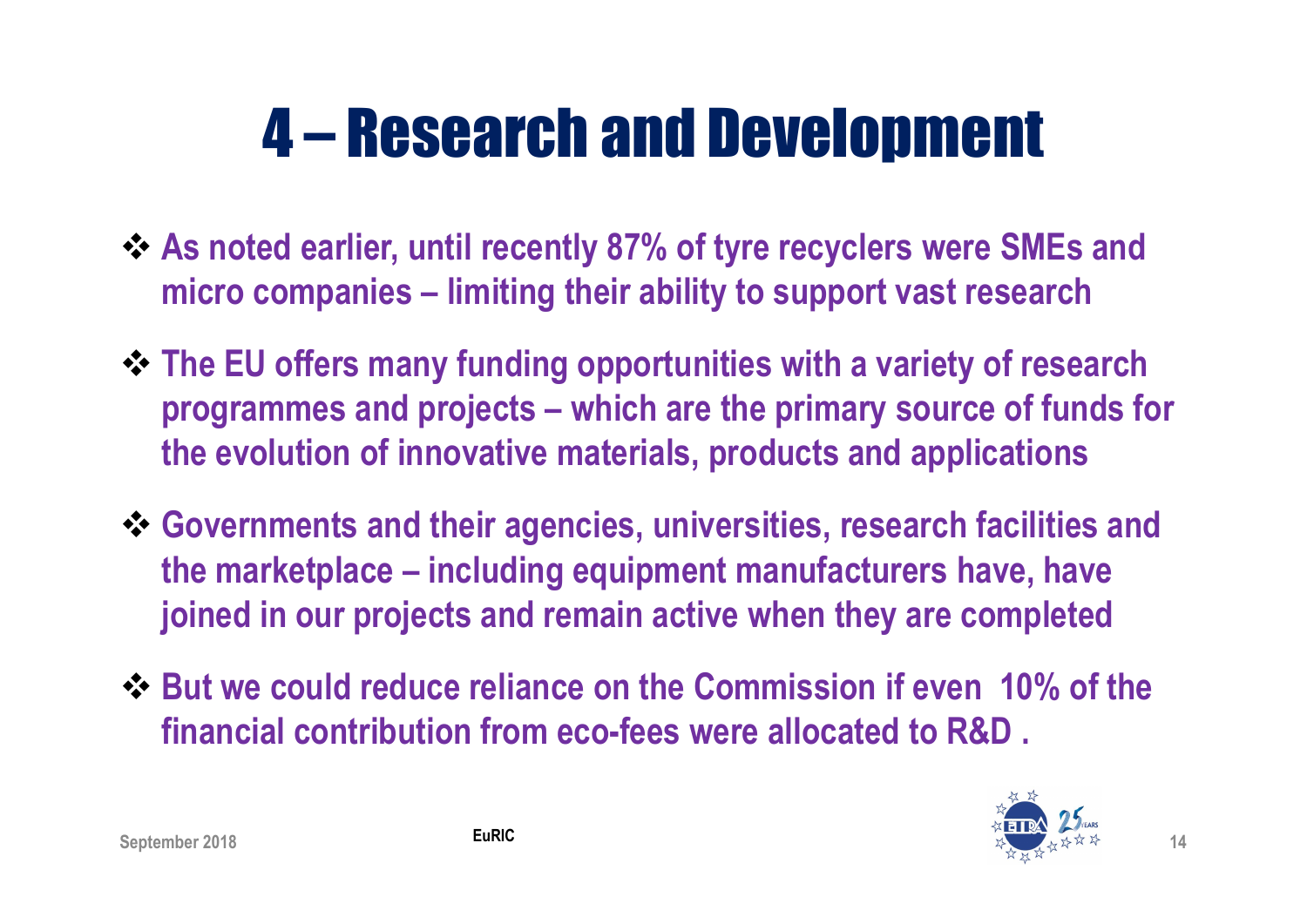# The impact of fake news

- $\triangleright$  A 2016 Dutch television programme talked about health risks from playing football on artificial turf infilled with recycled tyre rubber because it contains cancer-causing PAHs.
- $\triangleright$  After the TV programme other media raised the issue, pushing the Commission to seek clarifications from ECHA.
- $\triangleright$  ECHA opened a consultation involving other bodies to raise concerns. These bodies posed simple questions and requests for clarification, but, it seems that it was taken as proof of an actual risk!
- The concerns became an assumption, a tautology, that there *is* a risk.
- $\triangleright$  ..... But nothing was said about the original product the tyre!!

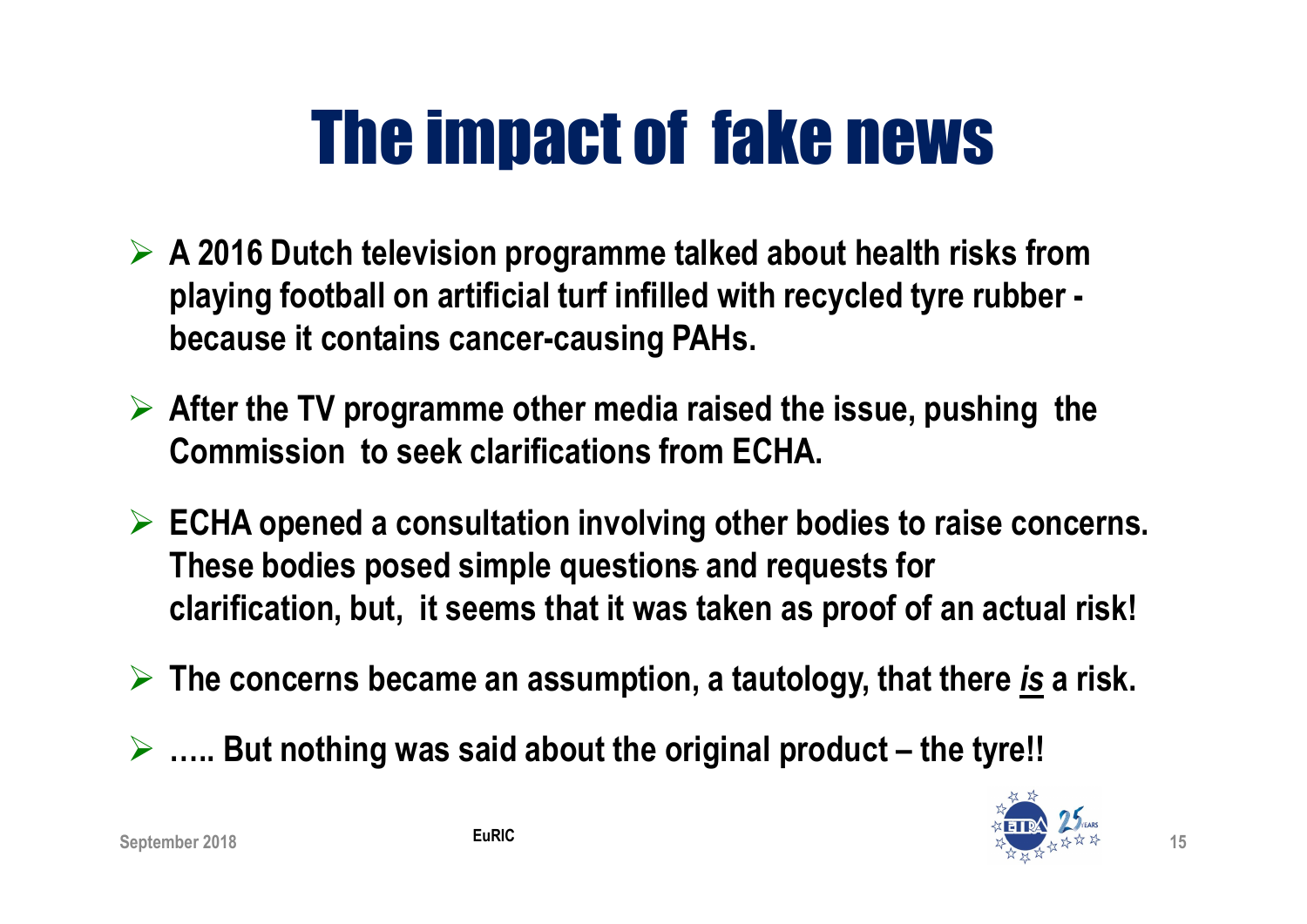

- Rubber compounds are complex mixtures containing many ingredients that undergo transformations during vulcanisation
- ❖ Vulcanisation is a chemical-heat process that modifies the polymer chains in rubber to improve their elasticity and strength
- ◆ PAHs facilitate the vulcanisation process. They are primarily contained in oils, which are plasticisers for the rubber compounds – and they are not released from the polymer matrix.
- **\*** The allowable levels of PAHs in tyres was reduced as of 2010 and the granulate found in 95% of sports fields tested reflect the reduced amounts -

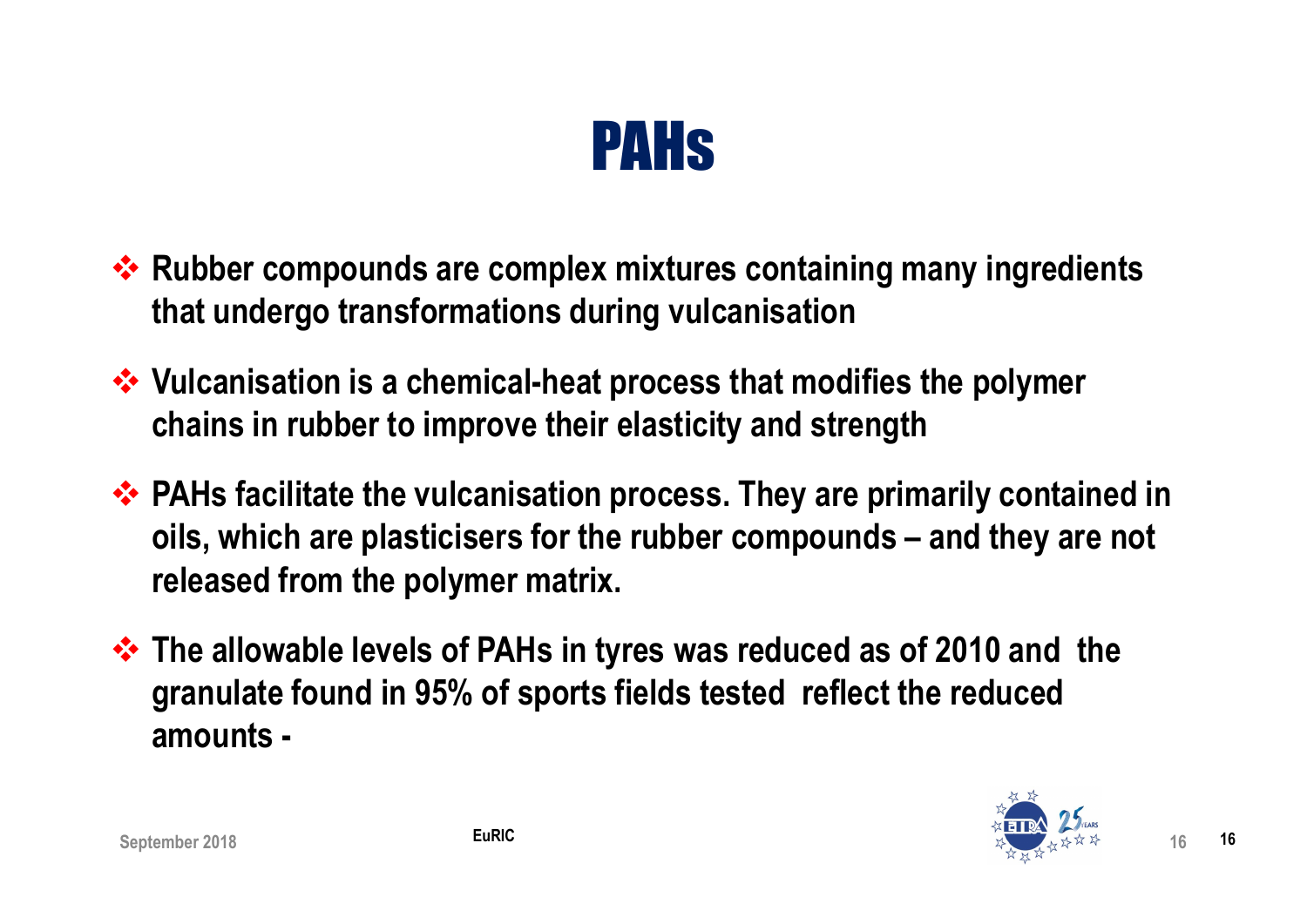## A bit about PAHs

- 1) The concentration of PAHs in rubber granulate is a consequence of the use of PAHs in the production of new tyres.
- 2) There is an established trend to reduce PAHs in tyre production that has successfully reduced the residue in granulate
- 3) As a majority of rubber granulate is produced by mechanical means, without physical changes to the material, it is not clear how the PAH concentration in rubber granulate can be further reduced without first reducing the content used in the manufacture of new tyres
- …… But that question has not been asked

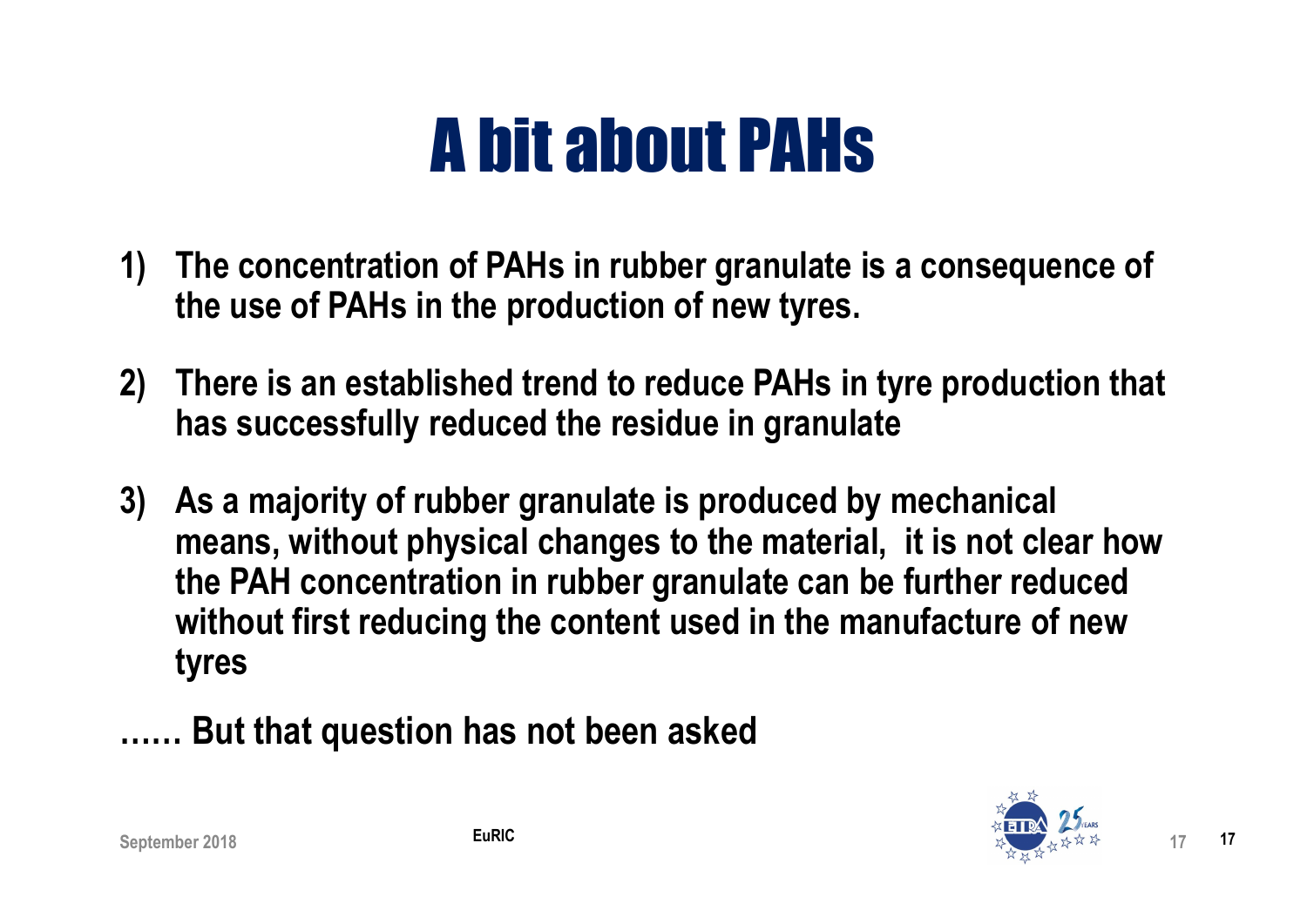## ECHA Restriction Report

- $\triangleright$  RIVM and ECHA just published a Report for a revised restriction of the PAH concentration in recycled rubber granulate used in turf.
- $\triangleright$  The document does not define why it is necessary to proceed with a reduction in the PAH concentration only in the granulate. It does not go beyond describing a generic concern for a possible risk to human health.
- $\triangleright$  The report explains that the proposed limits (17 mg. or 6,5 mg of PAHs) may bring an estimated reduction of 2 to 12 cases of cancer risk in the EU over 10 years.
- $\triangleright$  Recall that recycled tyre granulate is a derivative product produced from tyres by a mechanical process – without transformation of the ingredients
- $\triangleright$  Shouldn't we begin with the original product the tyre?

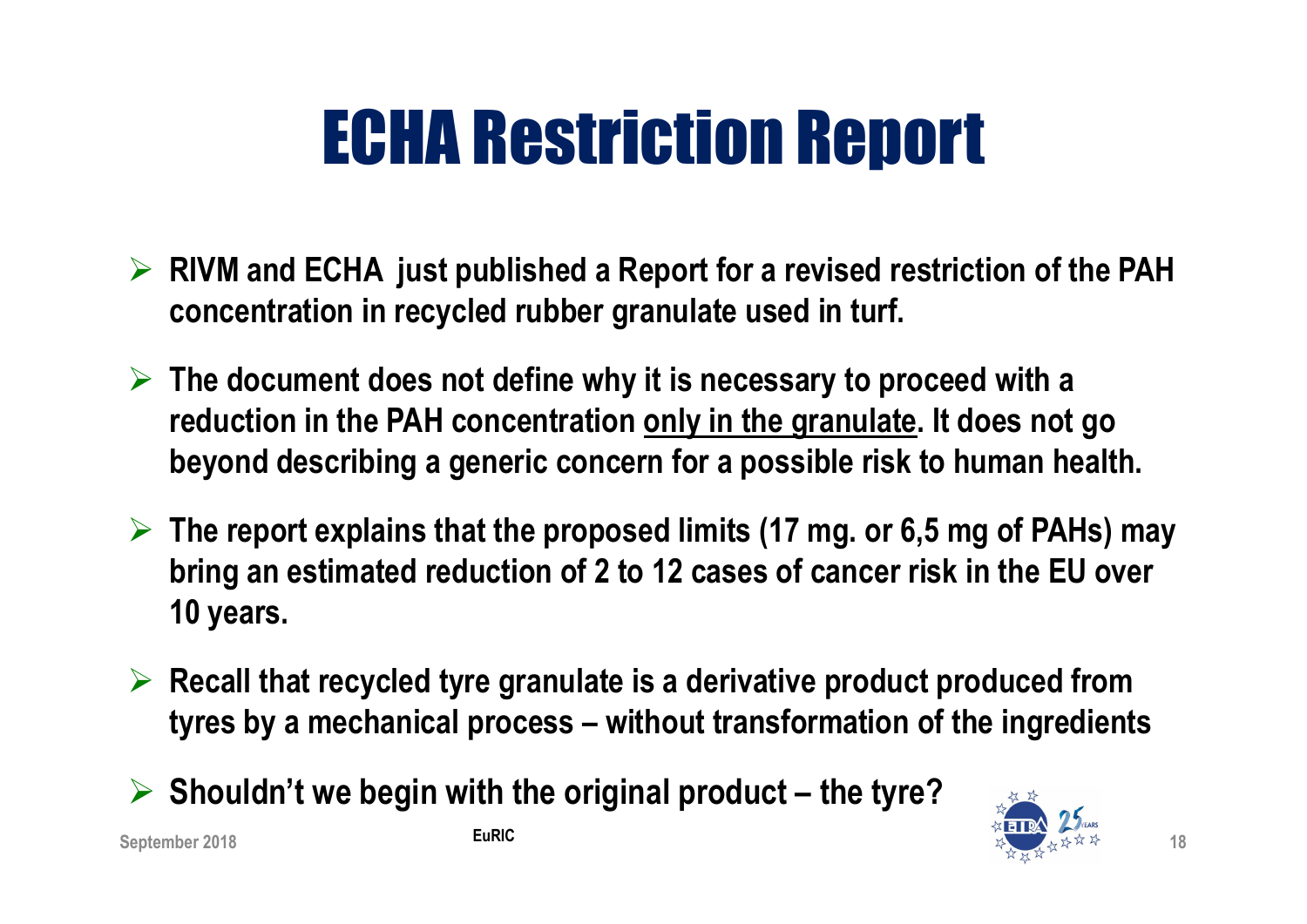#### ECHA Restriction Report

- $\cdot$  In the Report the concentration of PAHs in rubber granulate used as infill is discussed primarily in terms of the quantity contained in the rubber but not as an impact on the environment and/or human health.
- $\cdot$  There is currently no scientific evidence that there is a migration of PAHs from rubber granulate to the environment or humans.
- We may seek to minimise the amount of hazardous substances in infill, but the level considered safe has not been scientifically determined over time and could be cause for further costly and unproductive activities
- $\cdot \cdot$  We propose to look more closely at the source the tyre and to explore the secondary raw materials produced through recycling – by various methods to determine the PAH residues and their impact

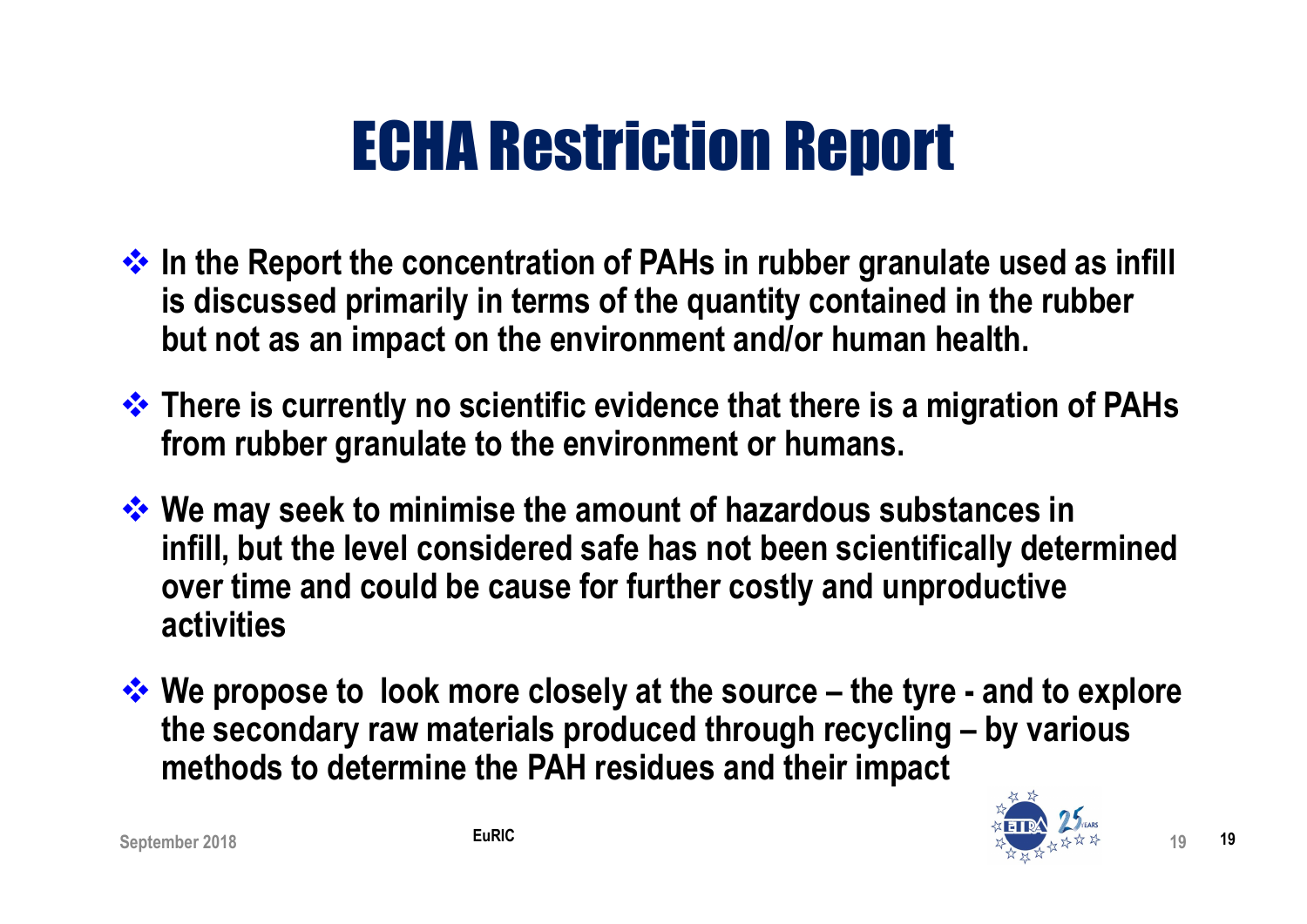# The ECHA Restriction Report

- $\triangleright$  The procedure began in 2016 and will end in 2019 with the new limit entering into force in 2020.
- $\triangleright$  However results are not certain. Indeed, the report identifies three problems connected to enforceability:
	- Differences among member states in terms of material consistency, production parameters, installation / use guidelines
	- Common understandings about the material across the EU
	- Absence of EU a harmonised methodology for PAH extraction and analysis, tolerance levels
- $\triangleright$  Meanwhile less artificial turf has been installed, fields are idle and recycled tyre materials have lost a major market

 $\triangleright$  And we still haven't explored the source of the problem - Tyres EuRIC 20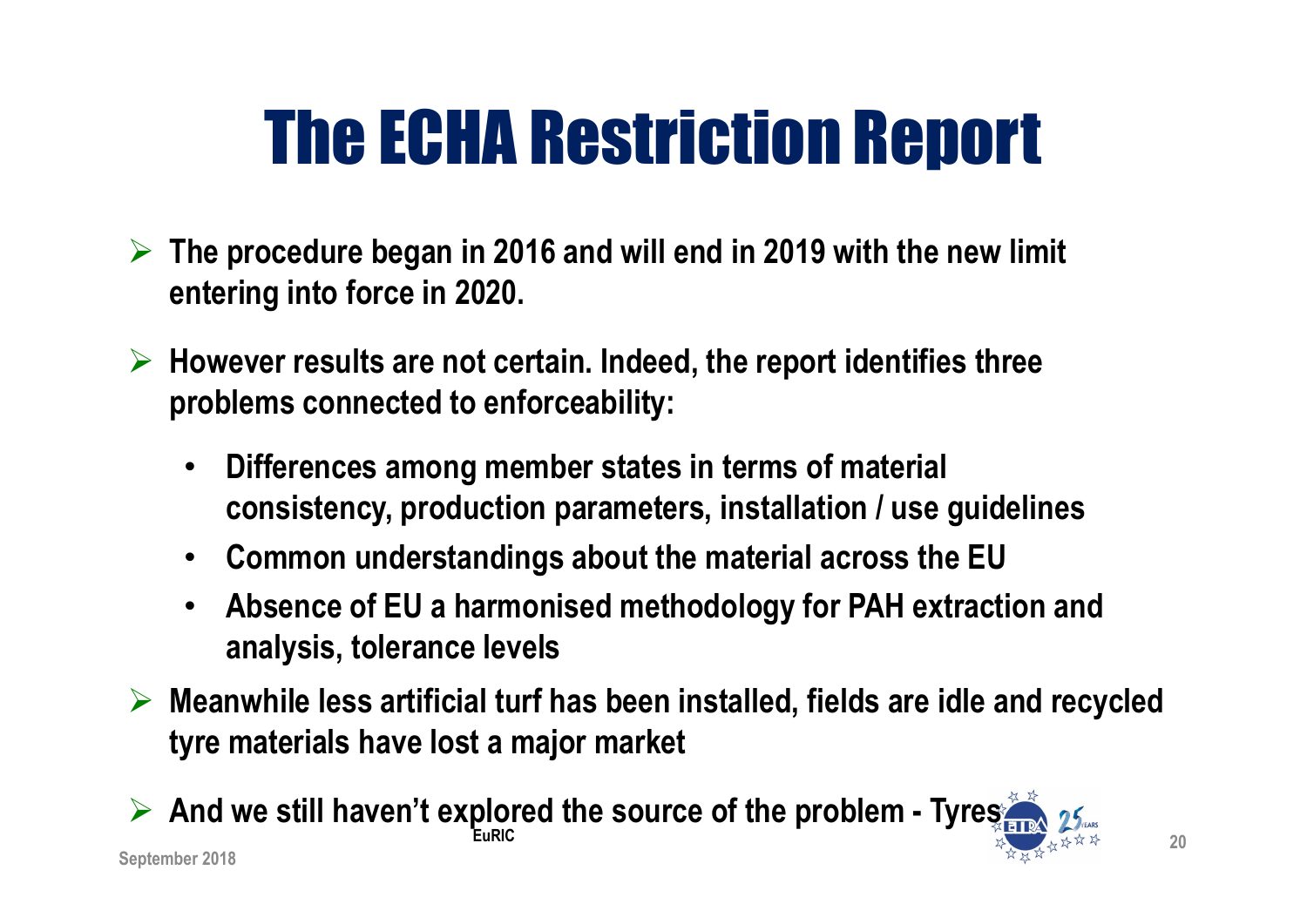#### **Conclusion**



#### Here a civilised population insisted in applying a linear model of exploitation of natural resources until they depleted them and extinguished human beings.

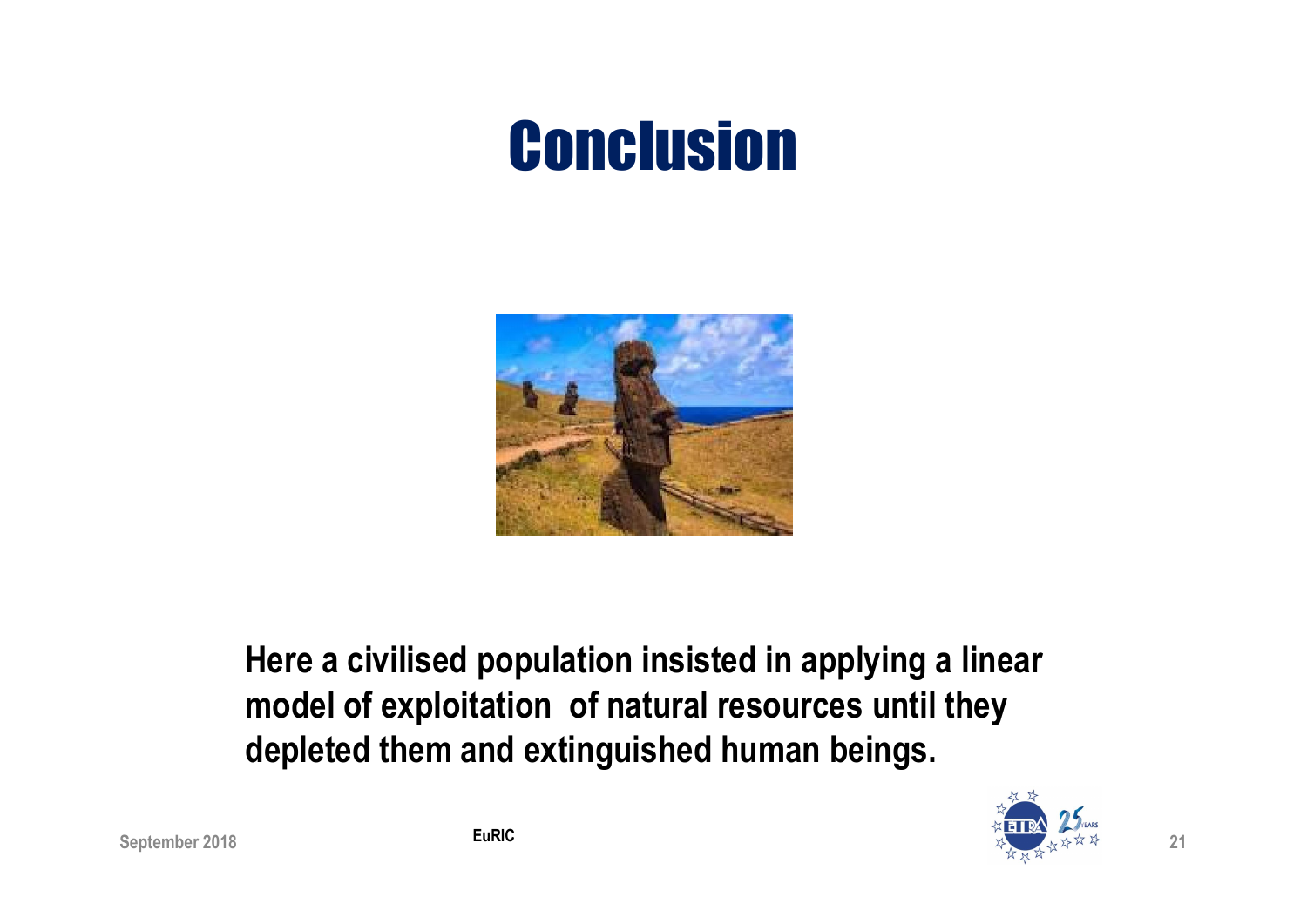## Please Join Us

The 26th Annual ETRA Conference

#### Responding to market demands in the Circular Economy : Innovative materials, products, applications

#### Wednesday through Friday 20 – 22 March 2019

At the NH Collection Hotel, Brussels